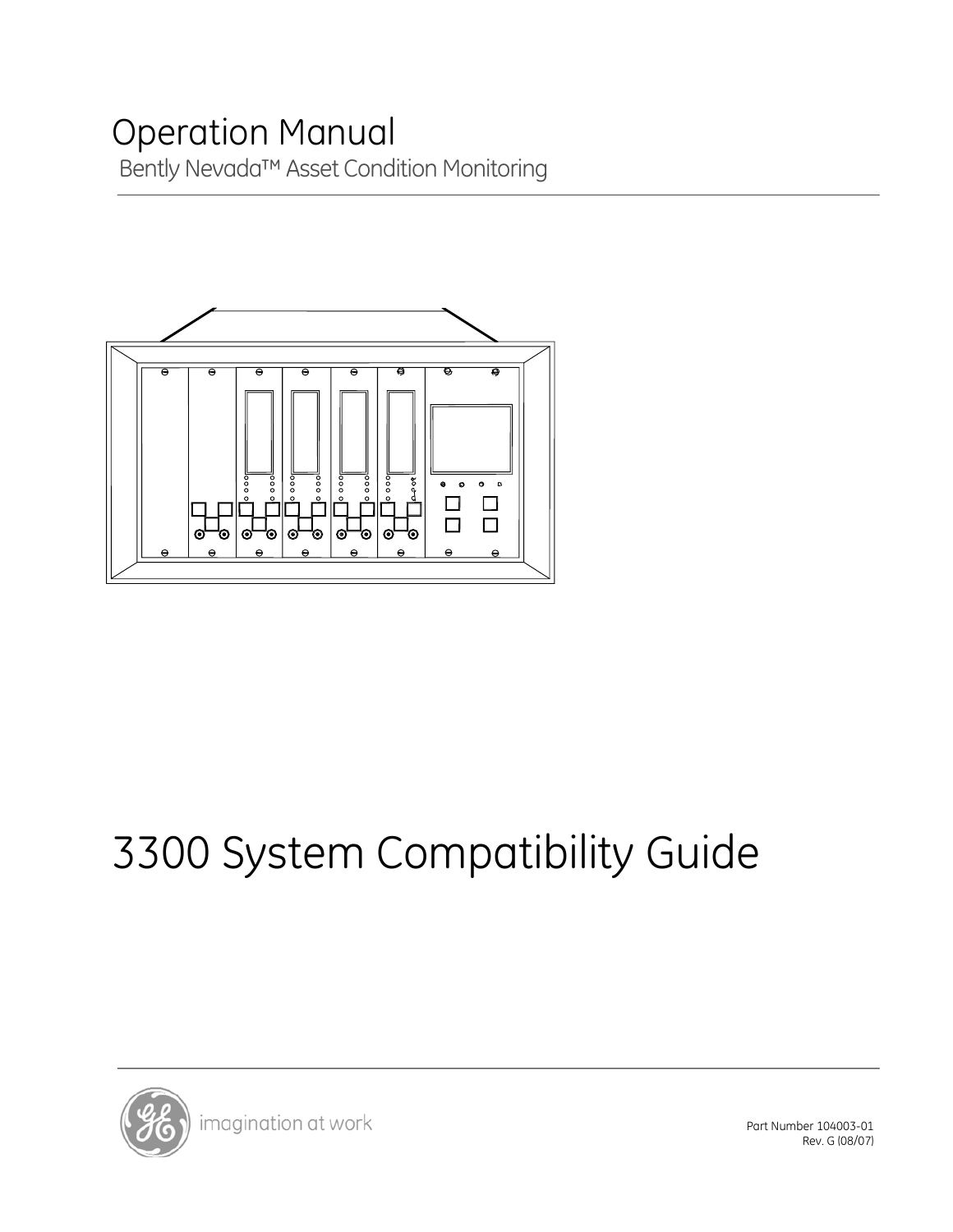## **Copyright © 1993. Bently Nevada LLC. All rights reserved.**

The information contained in this document is subject to change without notice.

The following are trademarks of General Electric Company in the United States and other countries:

Bently Nevada, Data Manager, Key ∅, Keyphasor, System 1, TDXnet, Transient Data Manager

The following are trademarks of the legal entities cited:

Allen-Bradley® is a trademark of Rockwell Automation. MODBUS™ is a trademark of Schneider Electric.

## **Contact Information**

The following ways of contacting Bently Nevada are provided for those times when you cannot contact your local representative:

| Mailing Address | 1631 Bently Parkway South |  |
|-----------------|---------------------------|--|
|                 | Minden, Nevada USA 89423  |  |
|                 | <b>USA</b>                |  |
| Telephone       | 1.775.782.3611            |  |
|                 | 1.800.227.5514            |  |
| Fax             | 1.775.215.2873            |  |
| Internet        | www.ge-energy.com/bently  |  |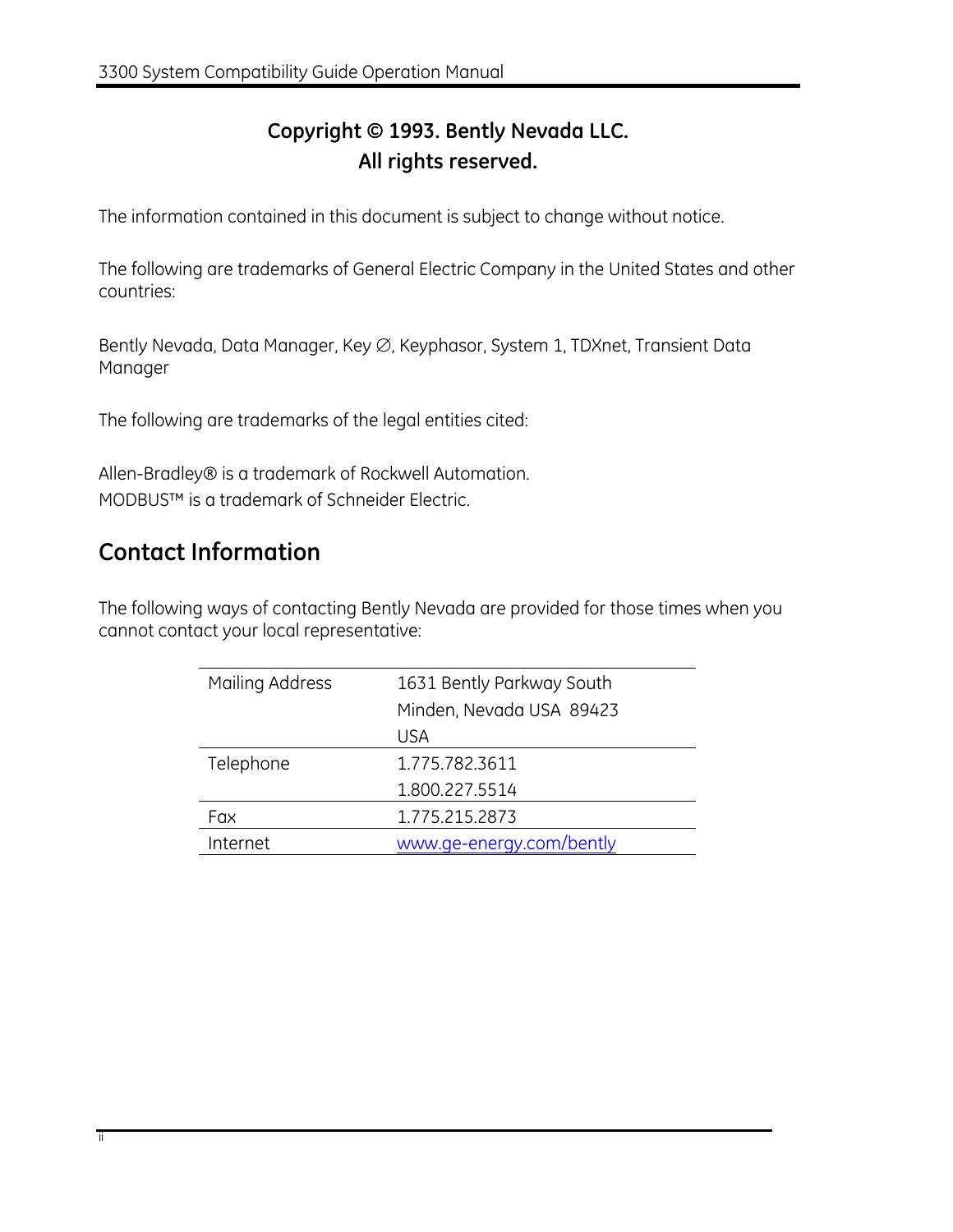# **Additional Information**

**Notice:**

**This manual does not contain all the information required to operate and maintain the product. Refer to the following manuals for other required information.** 

**3300 System Overview (Part Number 80171-01) 3300 System Installation Instructions (Part Number 80172-01) 3300 System Troubleshooting (Part Number 80173-01) 3300/12 AC Power Supply (Part Number 89602-01) 3300/14 DC Power Supply,(Part Number 101256-01) 3300/02 TDe System Monitor (Part Number 167388-01) 3300/03 SDI/DDI System Monitor (Part Number 89604-01) 3300 Internal Barrier Manual (Part Number 88837-01)** 

## **Product Disposal Statement**

Customers and third parties, who are not member states of the European Union, who are in control of the product at the end of its life or at the end of its use, are solely responsible for the proper disposal of the product. No person, firm, corporation, association or agency that is in control of product shall dispose of it in a manner that is in violation of any applicable federal, state, local or international law. Bently Nevada LLC is not responsible for the disposal of the product at the end of its life or at the end of its use.

## **SYMBOLS**

Special symbols are used in the manual to illustrate specifics in the step-by-step processes. For example:













Press Flashing Connect Disconnect Observe Screwdriver

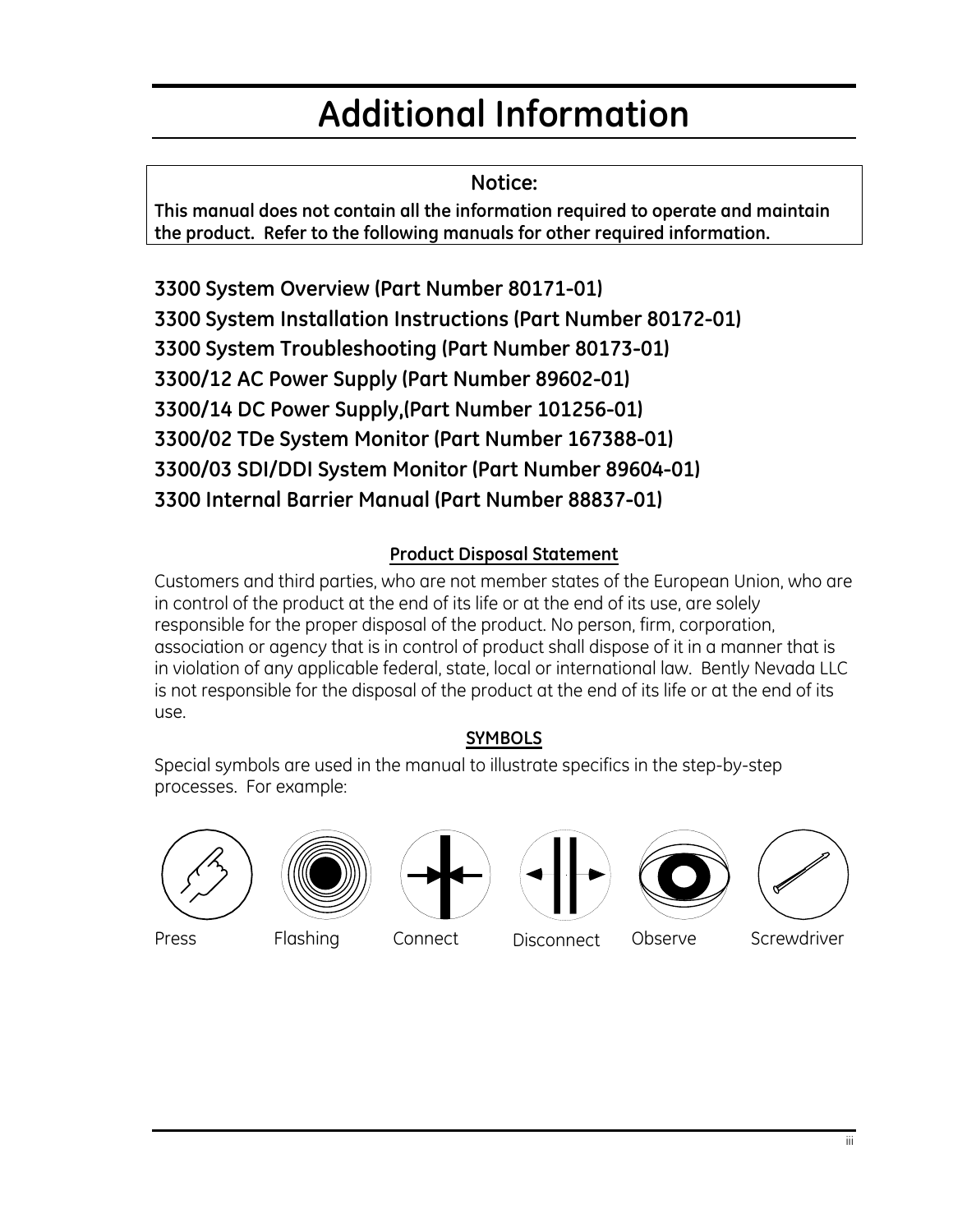# Contents

| 1. |         |  |
|----|---------|--|
|    |         |  |
|    | 2.1     |  |
|    | 2.1.1   |  |
|    | 2.1.2   |  |
|    | 2.1.3   |  |
|    | 2.1.4   |  |
|    | 2.2     |  |
|    | 2.2.1   |  |
|    | 2.2.2   |  |
|    | 2.2.3   |  |
|    | $2.3 -$ |  |
|    | 2.3.1   |  |
|    | 2.3.2   |  |
|    | 24      |  |
| 3. |         |  |
|    | 3.1     |  |
|    | 3.2     |  |
|    | 3.2.1   |  |
|    | 3.2.2   |  |
|    | 3.3     |  |
| 4. |         |  |
|    | 4.1     |  |
| 5. |         |  |
|    | 5.1     |  |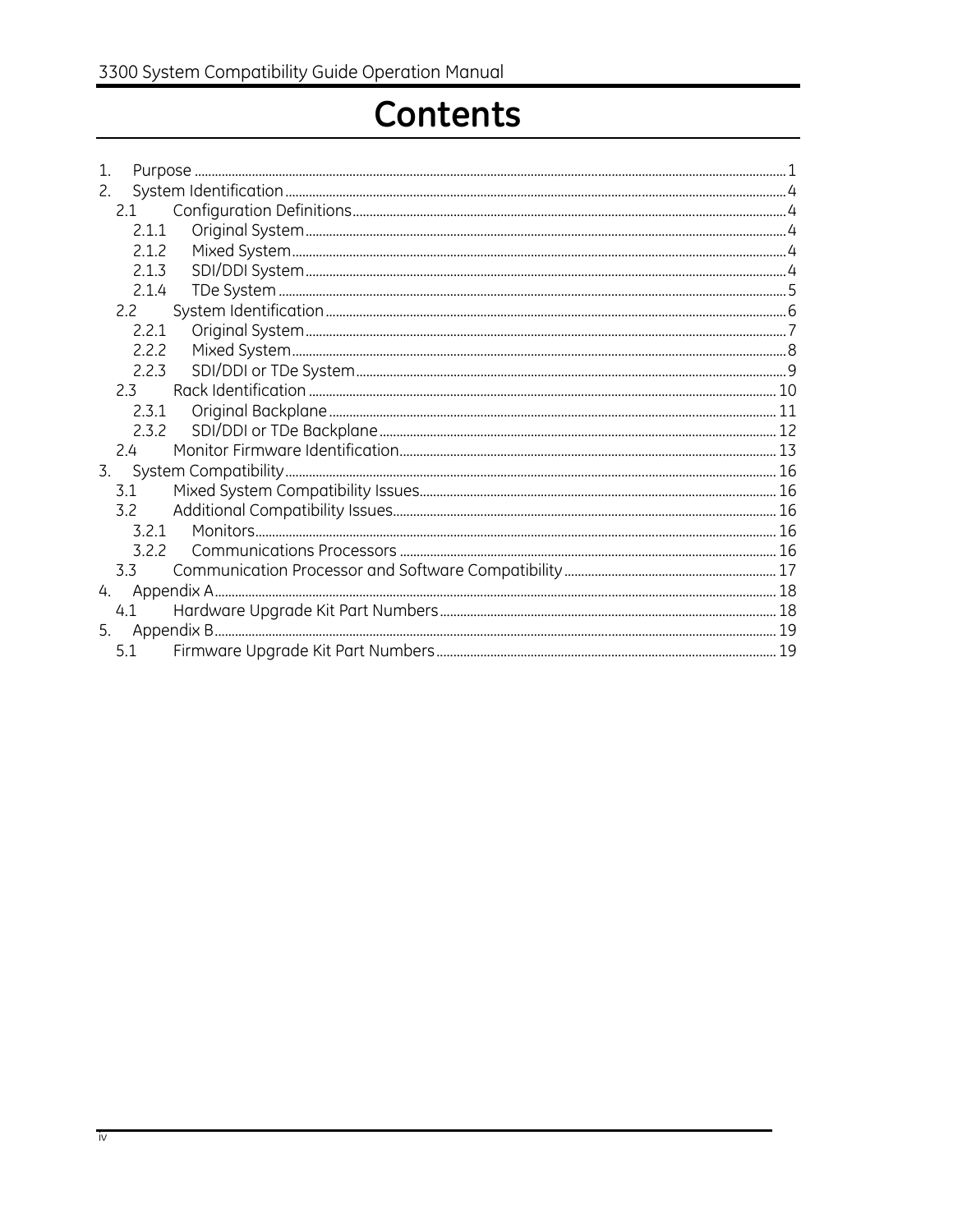# **1. Purpose**

Since the original design of the 3300 monitoring system, the Serial Data Interface/Dynamic Data Interface (SDI/DDI) communication protocols have been added. As a result, there are now three different 3300 configurations in the field: Original, Mixed, and SDI/DDI configurations. The purpose of this Compatibility Guide is to assist field personnel with the identification of each configuration and to explain the differences between these configurations. This document is not intended to be an upgrade guide to change from one configuration to another.

The 3300 system has been enhanced to upgrade the computer/communications interface options. The 3300/03 SDI/DDI communication protocols were released in April 1992 with external SDIX/DDIX, TDIX and TDXnet™ communication processors released in August 1992, July 1993 and December 1997, respectively. The internal Transient Data enabled (TDe) communications processor was released in July 2004. 3300 components that have been changed to implement these interface options are the System Monitor, AC and DC Power Supply, Rack Backplane, and individual monitor firmware. 3300 systems that consist of **all** the upgraded components are referred to as an SDI/DDI system or TDe system. The SDI/DDI system uses the 3300/03 System Monitor and the TDe system uses the 3300/02 System Monitor.

The information in this guide is divided into these two sections:

Section 2, System Identification, lists the four configurations of the 3300 Monitoring System which are authorized by Bently Nevada LLC and shows how to identify each one. Identifying your system will help you make decisions about replacement parts and computer/communications interfaces.

Section 3, System Compatibility, describes the compatibility between 3300 systems, communication interfaces, and monitoring and diagnostic software.

**Table 1** on the following page shows some definitions and explanations for the part numbers and abbreviations used in this guide.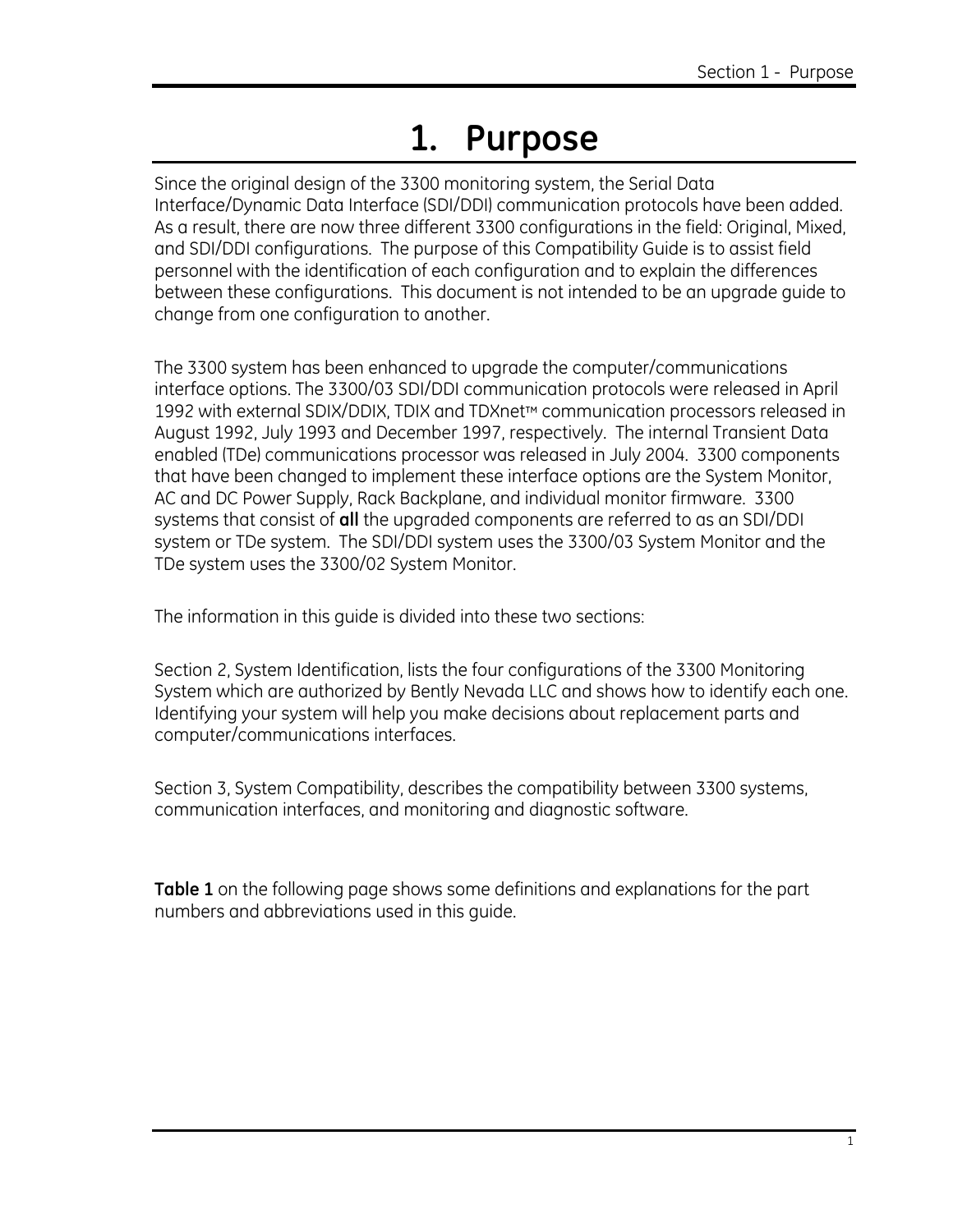| Table 1<br>3300 System Part Numbers and Definitions |                                                                                                      |                                                                                                                                                                                                                                       |  |  |
|-----------------------------------------------------|------------------------------------------------------------------------------------------------------|---------------------------------------------------------------------------------------------------------------------------------------------------------------------------------------------------------------------------------------|--|--|
| Part<br>Number/<br>Abbreviation                     | Description                                                                                          | <b>Function</b>                                                                                                                                                                                                                       |  |  |
| 3300/01-01                                          | Original Version of Basic<br>System Monitor.                                                         | Basic service to the rack including setpoint adjust, reset, OK relay, and<br>system Keyphasor® signals.                                                                                                                               |  |  |
| 3300/01-02                                          | Serial Interface System<br>Monitor.                                                                  | All of the functions of the 3300/01-01 plus serial communications<br>interface using Allen-Bradley® or Modicon Modbus® communication<br>protocol.                                                                                     |  |  |
| 3300/02                                             | Transient Data enabled<br>(TDe) System Monitor                                                       | All of the functions of the 3300/01-01 system monitor plus the<br>functions of a TDXnet™ CP.                                                                                                                                          |  |  |
| 3300/03-01                                          | Enhanced Version of the<br>Basic System Monitor.                                                     | All of the functions of the 3300/01-01 system monitor. Can be<br>upgraded to a Serial Data Interface or Dynamic Data Interface System<br>Monitor.                                                                                     |  |  |
| 3300/03-02                                          | Serial Data Interface<br>(SDI) System Monitor.                                                       | All of the functions of the 3300/01-02 plus enhanced serial<br>communications capability. Can be upgraded to a Dynamic Data<br>Interface System Monitor                                                                               |  |  |
| 3300/03-03                                          | Dynamic Data Interface<br>(DDI) System Monitor.                                                      | All of the 3300/03-02 functions plus the functions of a Dynamic Data<br>Manager® Communications Processor with added features.                                                                                                        |  |  |
| <b>PIM</b>                                          | Power Input Module                                                                                   | Located behind the Power Supply and System Monitor on a 3300 rack.<br>This module contains the Input/Output connections for<br>computer/communication interfaces, system functions and rack<br>power.                                 |  |  |
| DDM CP                                              | Dynamic Data<br>Manager®<br>Communications<br>Processor.                                             | Acquires steady state dynamic and static data from a monitor rack<br>and provides temporary data storage and communications to a<br>Bently Nevada host computer.                                                                      |  |  |
| TDM CP                                              | <b>Transient Data</b><br>Manager®<br>Communications<br>Processor.                                    | Provides all of the functions of a DDM CP plus acquires transient<br>(start-up/coast-down) dynamic and static data from a monitor rack<br>and provides temporary data storage and communications to a<br>Bently Nevada host computer. |  |  |
| PDM CP                                              | Process Data Manager®<br>Communications<br>Processor.                                                | Acquires process variable data, provides temporary storage and<br>communicates to a Bently Nevada host computer.                                                                                                                      |  |  |
| SDIX/DDIX CP                                        | External Serial Data<br>Interface/Dynamic Data<br>Interface<br>Communications<br>Processor.          | An externally housed communications module designed for use with<br>a 3300/03-01 System Monitor in an original 3300 system. Provides<br>the same communications interface functions as a 3300/03-02 or<br>3300/03-03 System Monitor.  |  |  |
| <b>TDIX CP</b>                                      | <b>Transient Data</b><br>Interface/Serial Data<br>Interface<br>Communications<br>Processor.          | External communications module that provides all of the functions of<br>the TDM and SDI/DDI, plus additional features.                                                                                                                |  |  |
| TDXnet™ CP                                          | <b>External Transient Data</b><br>Interface/Serial Data<br>Interface<br>Communications<br>Processor. | External communications module that provides all of the functions of<br>the TDIX plus ethernet communication capabilities.                                                                                                            |  |  |
| System 64<br>Software                               | A computer-based<br>online monitoring and<br>diagnostic system.                                      | Communicates with up to 64 monitor racks using DDM CP interfaces<br>to the racks.                                                                                                                                                     |  |  |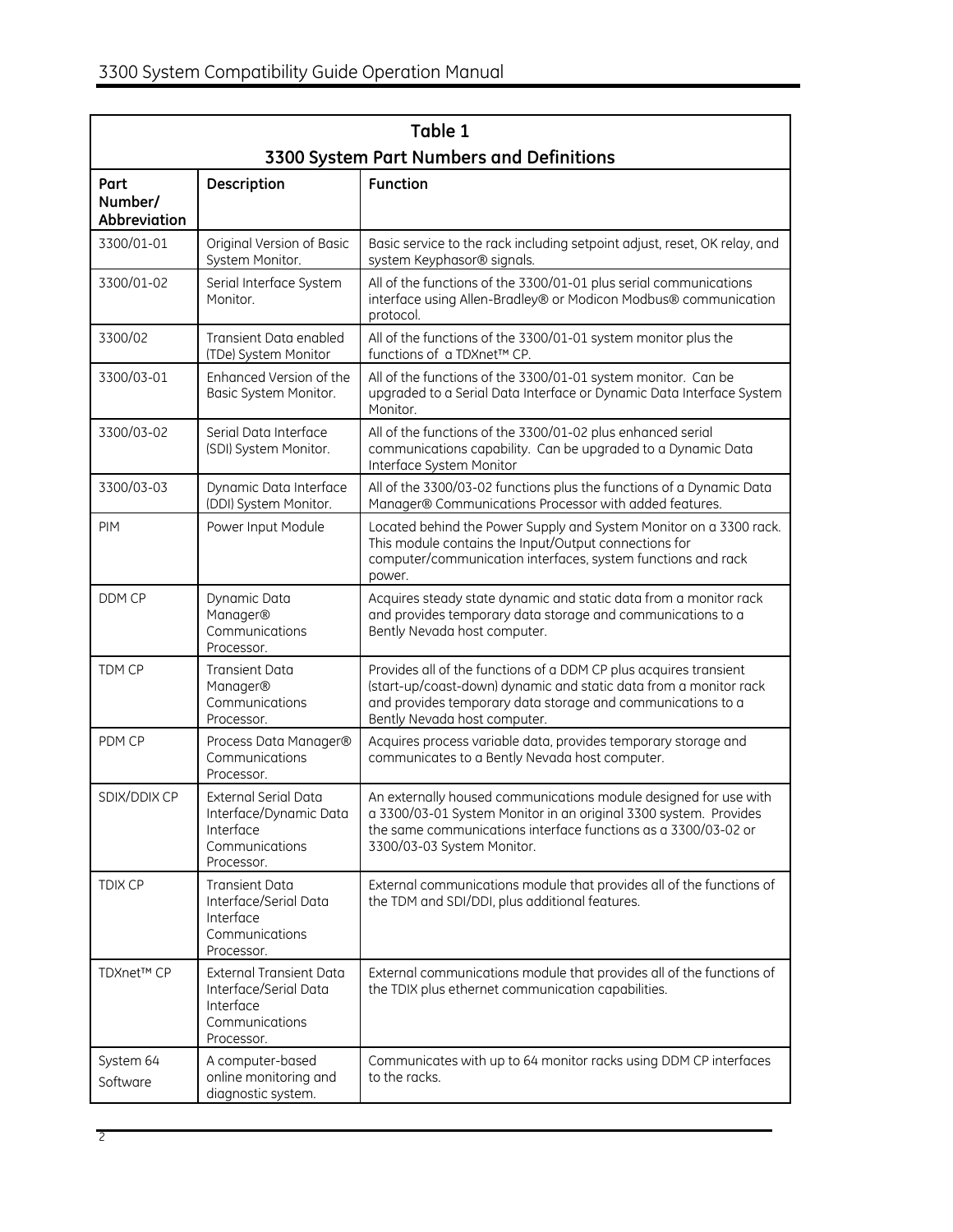## Section 1 - Purpose

| Part<br>Number/<br>Abbreviation               | <b>Description</b>                                  | <b>Function</b>                                                                                                                                                                        |
|-----------------------------------------------|-----------------------------------------------------|----------------------------------------------------------------------------------------------------------------------------------------------------------------------------------------|
| DDM/TDM<br>Software                           | Monitoring and<br>diagnostic software<br>package.   | Applications software for online monitoring and diagnostics.<br>Interfaces to monitor systems through either a DDM or TDM CP and to<br>process variable measurements through a PDM CP. |
| DDM2/TDM2<br>Software                         | Monitoring and<br>diagnostic software<br>package.   | Second generation of the DDM/TDM software. Interfaces to DDI, DDIX<br>and TDIX in addition to all the communication processors which the<br>original DDM/TDM software worked with.     |
| Data<br>Manager <sup>®</sup><br>2000 Software | Computer on-line<br>monitoring software<br>package. | Software package that operates on Bently Nevada host. Interfaces to<br>a SDI(X)/DDI(X), TDIX, or TDXnet™ CP.                                                                           |
| System 1 <sup>®</sup><br>Software             | Computer on-line<br>monitoring software<br>package. | Software package that operates on Bently Nevada host. Interfaces to<br>a TDe or TDXnet™ CP.                                                                                            |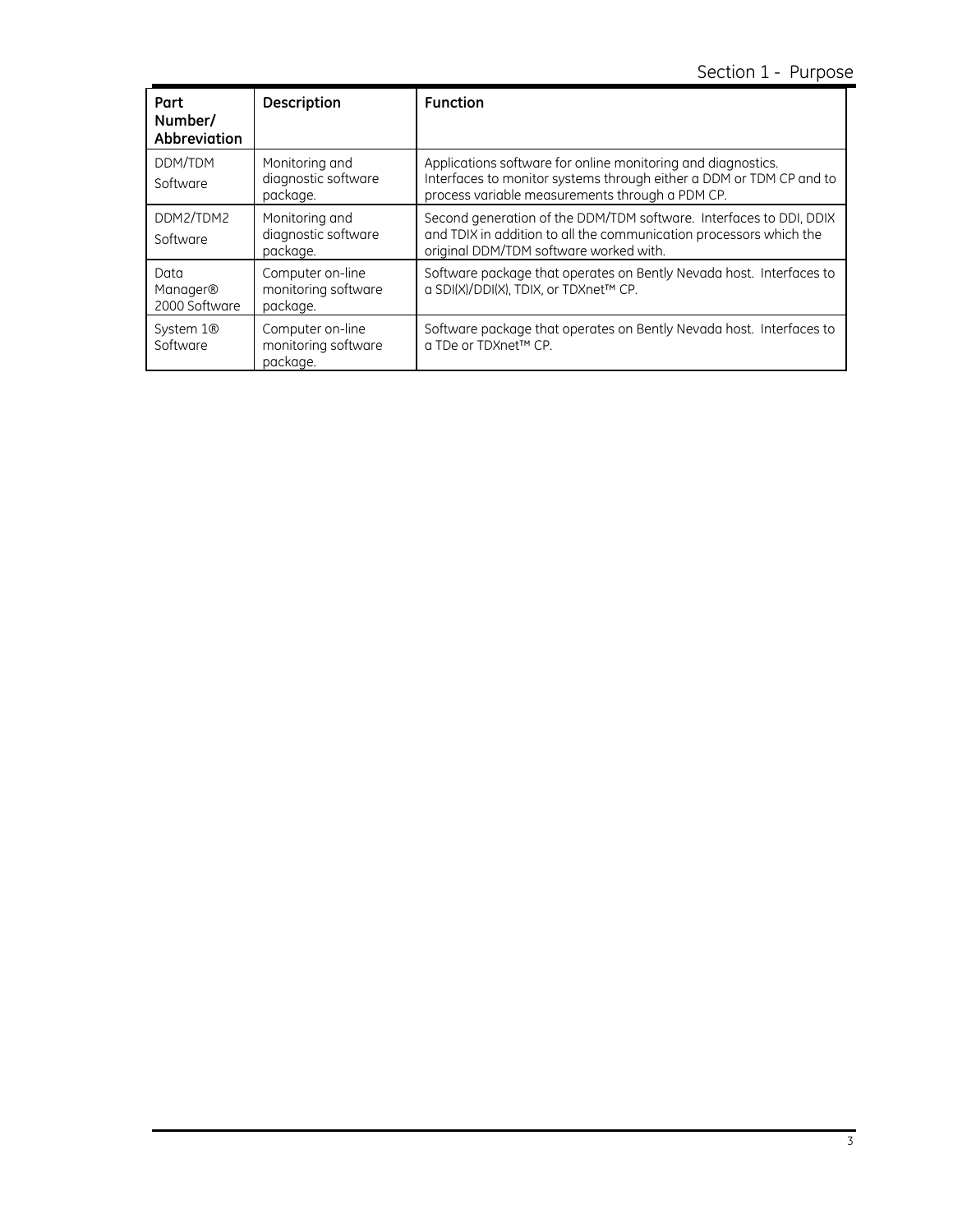# **2. System Identification**

This section should be used to help define and identify each of the four configurations of the 3300 Monitoring System Bently Nevada LLC supports. The configurations are defined by the rack (backplane version), Power Supply, System Monitor, and firmware installed in individual monitors. The four possible 3300 configurations are explained below.

Use **Table 2** on the next page to clarify exactly which 3300 configuration you may have.

# **2.1 Configuration Definitions**

## **2.1.1 Original System**

This is the first generation 3300 System. This system **may** have serial communication capability, but it predates and is **not** compatible with the internal data interfaces (TDe or SDI/DDI) and most recent external communication processors (SDIX/DDIX, TDIX and TDXnet™ CPs). The Original System can, however, communicate with a Digital Control System (DCS) or with DM2000 Software through a DDM, PDM, or TDM CP.

These systems can be upgraded to the Mixed System, TDe or SDI/DDI System configuration, depending on your interface requirements.

## **2.1.2 Mixed System**

This is the Original System with a 3300/03-01 System Monitor that does **not** have internal SDI/DDI capabilities but can interface to a DDM, TDM, PDM CP. In order to interface to an SDIX/DDIX, TDIX or TDXnet™ CP, the firmware in each monitor **must** be SDI/DDI compatible.

**NOTE:** The System Monitor must be configured correctly with jumpers depending upon the external Communication Processor that is being used. The DDM, TDM, and PDM use a different static interface than the SDIX/DDIX, TDIX, and TDXnet™ CPs. Refer to the System Monitor Manual (BN Document 89604, table 1) for specific jumper configurations.

**Table 3** in Section 2.4 lists the SDI/DDI compatible monitor firmware part numbers.

The Mixed System can be upgraded to an SDI/DDI System, by changing the backplane, power supply, and the firmware in each of the monitors.

## **2.1.3 SDI/DDI System**

This generation of the 3300 System uses 3300/03 System Monitor. The System Monitor, Power Supply, and Backplane are all SDI/DDI-compatible, with the System Monitor configured with or without internal SDI/DDI communications and the firmware in each of the monitors is SDI/DDI compatible.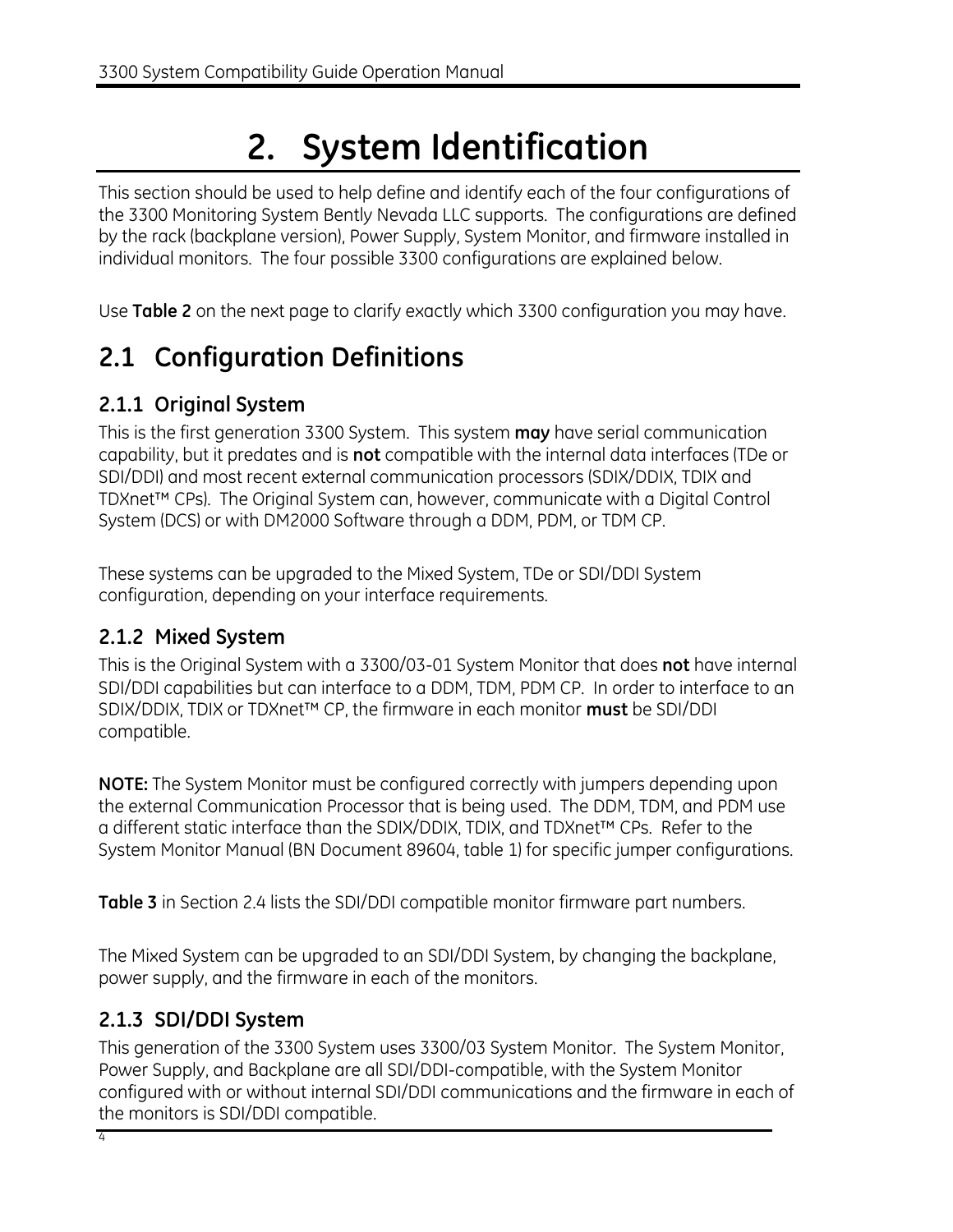**NOTE:** The System Monitor must be configured correctly with jumpers depending upon the external Communication Processor that is being used. The DDM, TDM, and PDM use a different static interface than the SDIX/DDIX, TDIX, and TDXnet™ communication processors. Refer to the System Monitor Manual (BN Document 89604, table 1) for specific jumper configurations.

The SDI/DDI System is compatible with the following Bently Nevada Communications Processors and monitoring software packages: DDM CP, TDM CP, SDIX/DDIX CP, TDIX CP, TDXnet™ CP, DDM/TDM Software, DDM2/TDM2 Software, System 64 Software, and DM2000 Software.

## **2.1.4 TDe System**

This generation of the 3300 System uses 3300/02 System Monitor. The Power Supply, Backplane and firmware in each of the monitors must be SDI/DDI compatible.

The TDe System is not compatible with any external Communications Processors as they are not required for TDe to directly interface to System 1® Software.

| Table 2<br>Possible 3300 System Configurations |                                                |                                     |                           |                                             |
|------------------------------------------------|------------------------------------------------|-------------------------------------|---------------------------|---------------------------------------------|
| Configuration                                  | <b>System Monitor</b>                          | Rack (Backplane) <sup>2</sup>       | Power Supply <sup>2</sup> | Monitor Firmware <sup>1</sup>               |
| Original (old)<br>System                       | 3300/01-01 or<br>3300/01-02                    | 3300/05<br>Option $AA = 01$ thru 17 | 3300/10 or /11 or<br>/143 | Original firmware<br>or<br>SDI/DDI firmware |
| Mixed System                                   | 3300/03-01                                     | 3300/05<br>Option AA = 01 thru 17   | 3300/10 or /11 or<br>/143 | Original firmware<br>or<br>SDI/DDI firmware |
| SDI/DDI system                                 | 3300/03-01, or<br>3300/03-02, or<br>3300/03-03 | 3300/05<br>Option AA = 21 thru 37   | 3300/12 or /14            | SDI/DDI firmware                            |
| TDe system                                     | 3300/02                                        | 3300/05<br>Option AA = 21 thru 37   | 3300/12 or /14            | SDI/DDI firmware                            |

#### **NOTES:**

- 1. See **Table 3** in Section 2.4 for a list of SDI/DDI compatible firmware for each monitor. Some monitors were originally shipped with SDI/DDI compatible firmware.
- 2. It is not possible to use the old backplane with the new power supplies or to use the new backplane with the old power supplies.
- 3. If the 3300/14 DC Power Supply is to be used with the Original backplane, the original PIM MUST be used. 3300/14 is not compatible with 3300/01-02 System Monitors.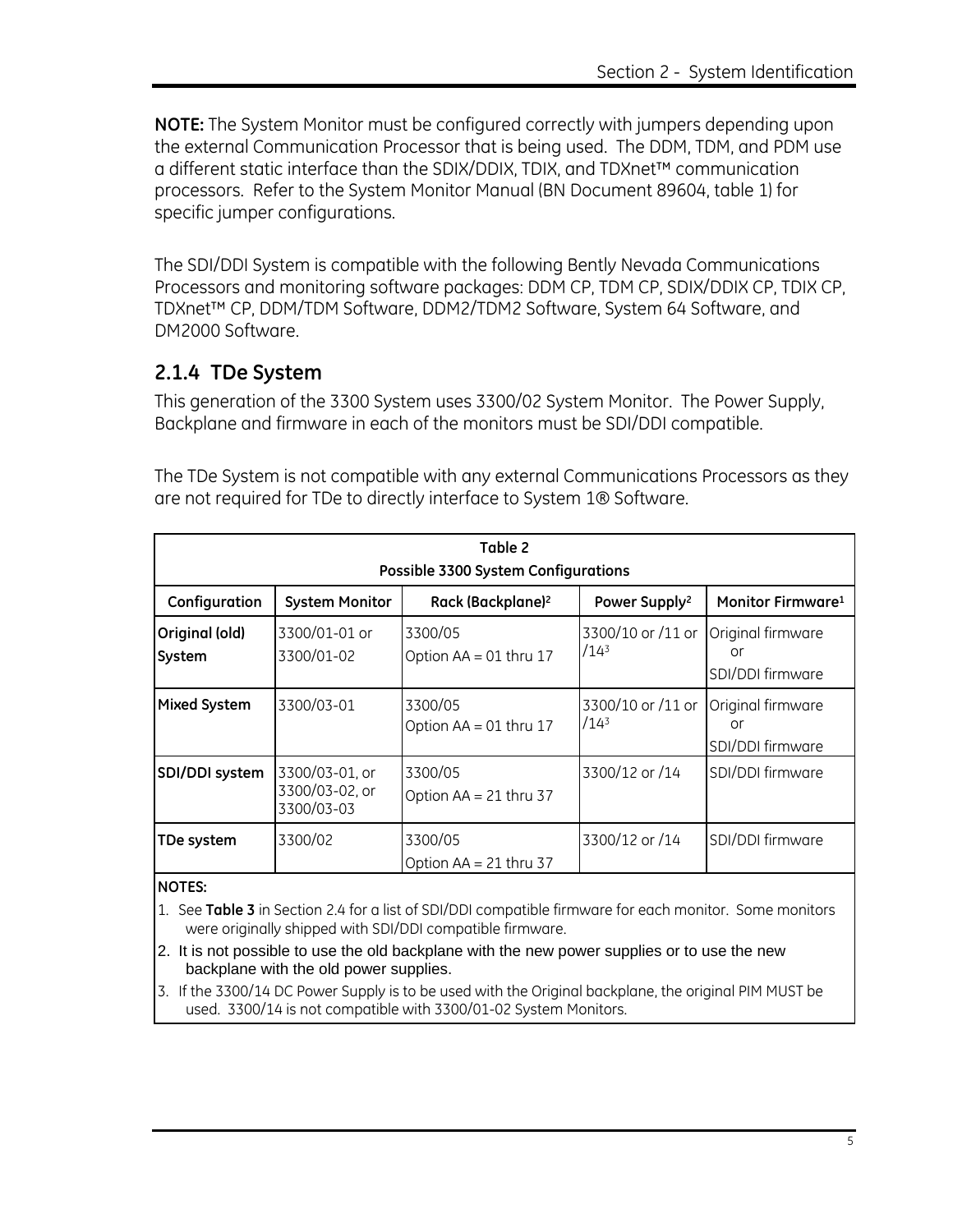## **2.2 System Identification**

The following sections discuss how to determine the configuration of your 3300 System. You may use the following steps as a guideline to identify your monitoring system.

- Examine the front panels of the System Monitor and Power Supply and check the Power Input Module on the back of the rack. Use the information in Sections 2.2.1, 2.2.2 and 2.2.3 to determine your system configuration.
- If there is any question as to the system configuration after completing step 1, use Section 2.3 to identify the backplane. The backplane determines whether the rack is an SDI/DDI System rack or an Original System rack.

**Note**: The new backplane cannot be used with the old power supplies and the old backplane

cannot be used with the new power supplies. They BOTH must be updated at the same time.

• Use Section 2.4 to determine the firmware identity on individual 3300 monitors. The firmware in some early 3300 monitors is not compatible with newer generation data interfaces (SDIX/DDIX, TDIX, TDXnet™ communication processors or TDe). Similarly, some new multi-channel monitors are not compatible with older external Communications Processors. See Section 3 for compatibility information.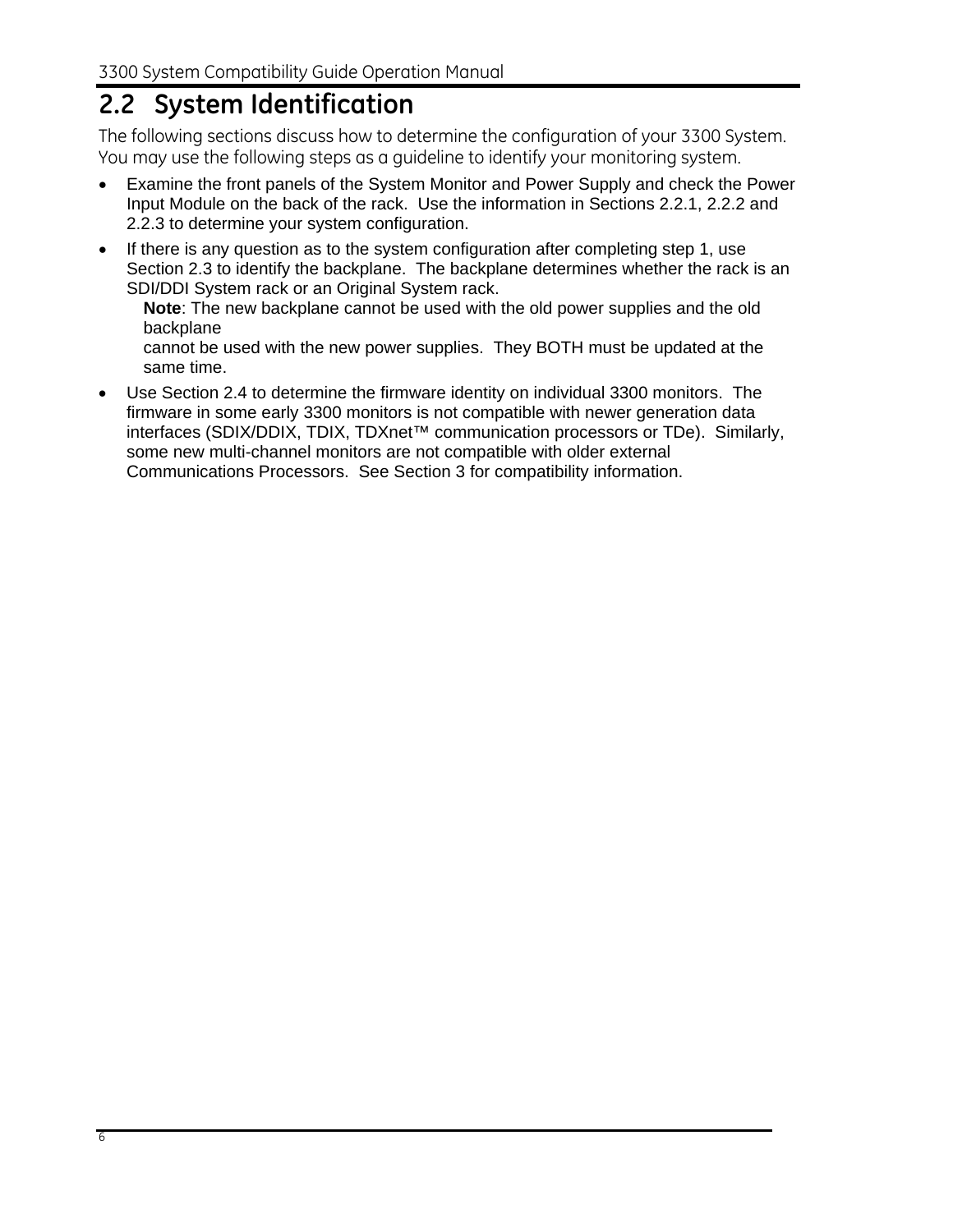### **2.2.1 Original System**

- Consists of the 3300/01-XX System Monitor, 3300/10 or /11 Power Supply and one of the Power Input Modules shown in **Figure 1**.
- If necessary, see Section 2.3.1 to identify an original backplane.
- See Appendix A for hardware upgrade kit part numbers and/or contact your Bently Nevada representative to upgrade a system.



#### **Figure 1**  Original System

• See **Table 4** in Section 3.3 for information on compatibility with communication processors and software for this system configuration.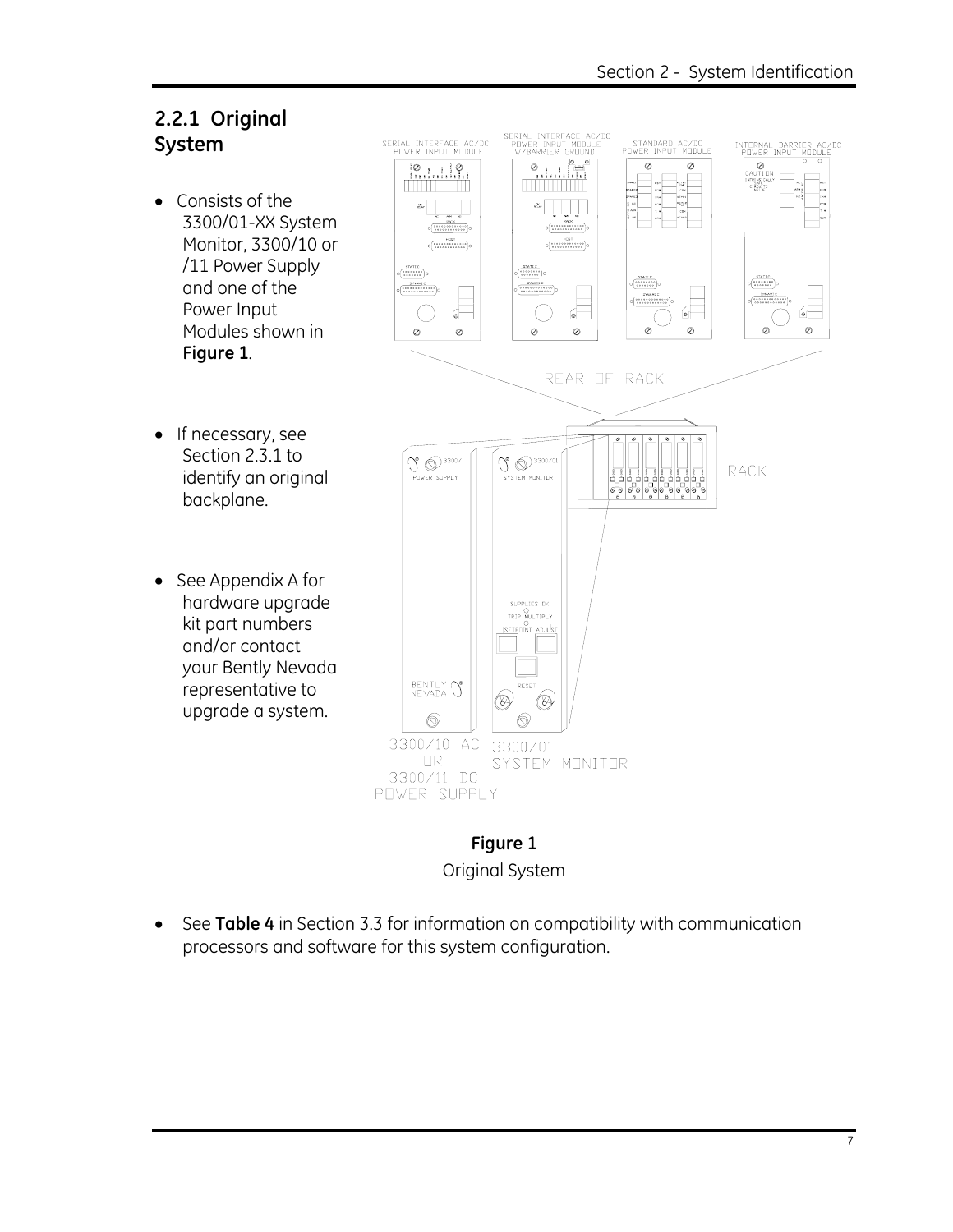## **2.2.2 Mixed System**

- Consists of an original system with a 3300/03-01 System Monitor, a 3300/10 or /11 or /14 Power Supply, an original backplane, and one of the original Power Input Modules shown in **Figure 2**.
- In this configuration the 3300/03-01 is a replacement for the 3300/01-01 System Monitor. Note that only two Keyphasor® transducers, Key ∅® 1 and Key ∅® 2 are available.
- Se **Appendix A** for the list of hardware upgrade kit part numbers and/or contact your Bently Nevada representative to upgrade a system.



#### **Figure 2**

Mixed System

• See **Table 4** in Section 3.3 for information on compatibility with communications processors and software for this system configuration.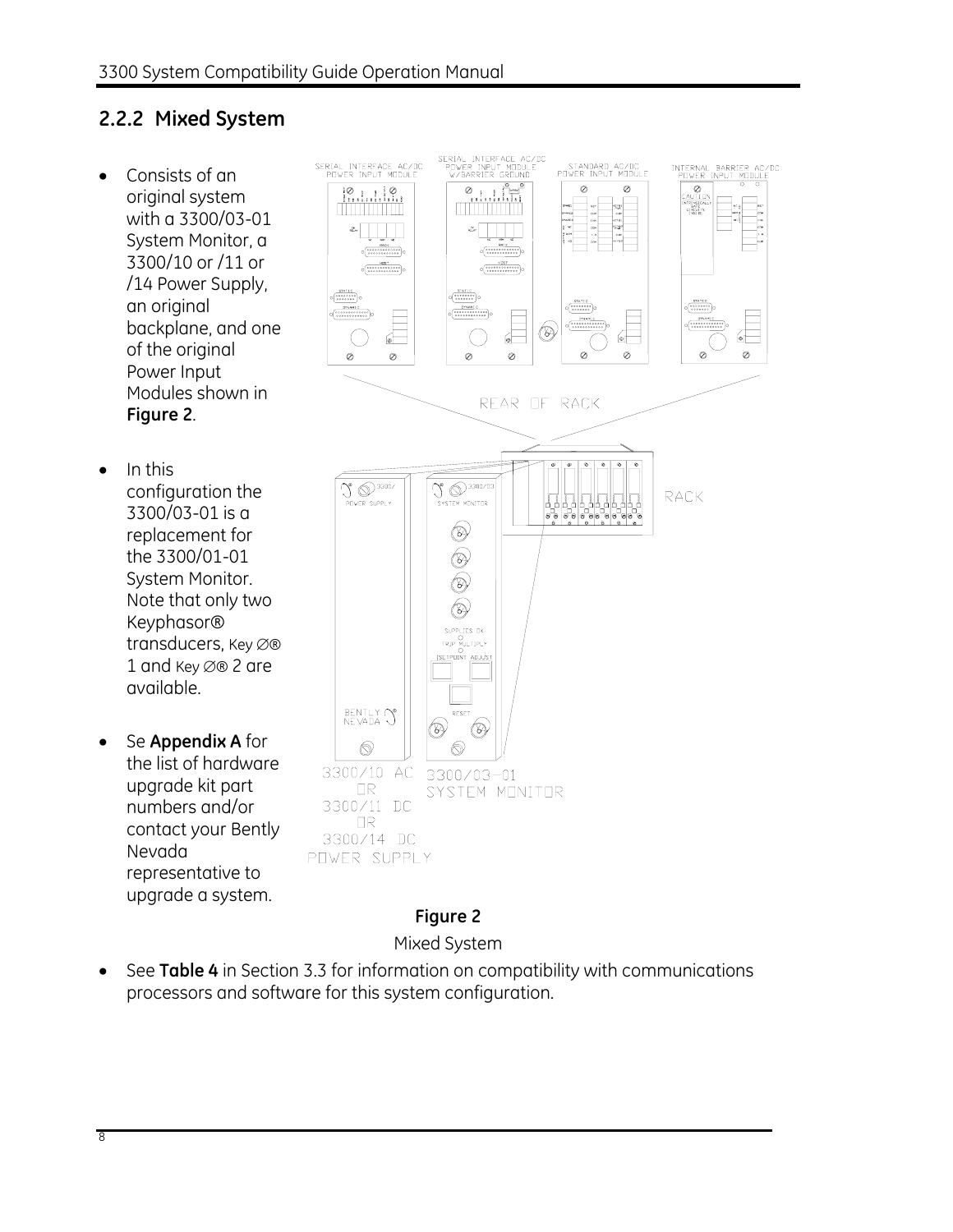#### **2.2.3 SDI/DDI or TDe System**

- Consists of a 3300/03-01, -02, or –03 System Monitor, a 3300/12 or /14 Power Supply, a new backplane and one of the PIMs shown in **Figure 3**.
- See **Table 4** in Section 3.3 for information on compatibility with communication processors and software for these system configurations.



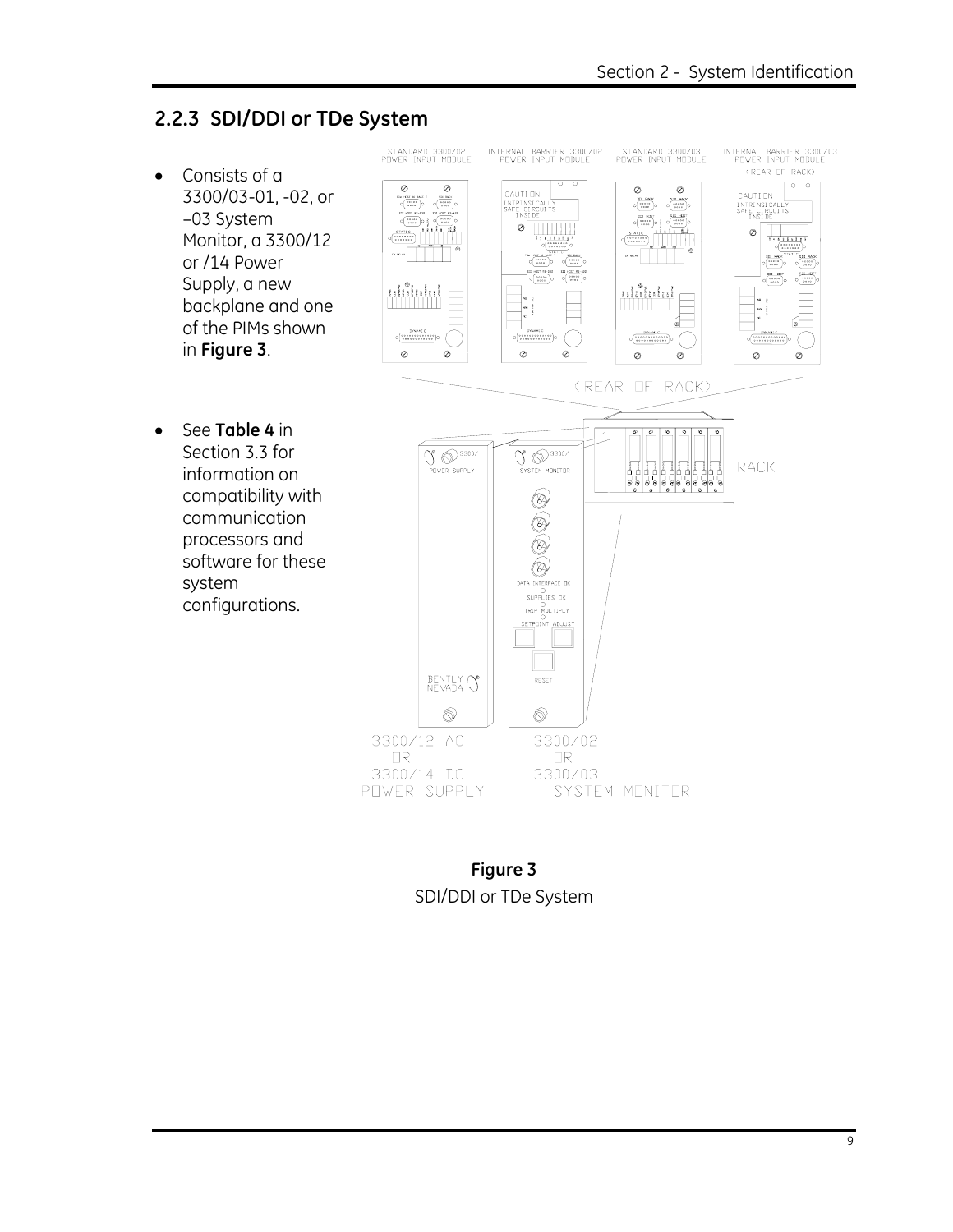# **2.3 Rack Identification**

Use this section if you have not been able to determine the configuration using **Figures 1 through 3** in Section 2.2.



Full Rack

- 1. Disconnect power from the rack.
- 2. Remove the Power Supply and System Monitor and Power Input Module.



3. Observe the location and position of the connectors on the backplane behind the Power Supply and System Monitor rack slots. Use the front view of the backplane shown in **Figures 6, 7 and 8** to identify your backplane.

#### **Figure 5**

Rack without Power Supply and System Monitor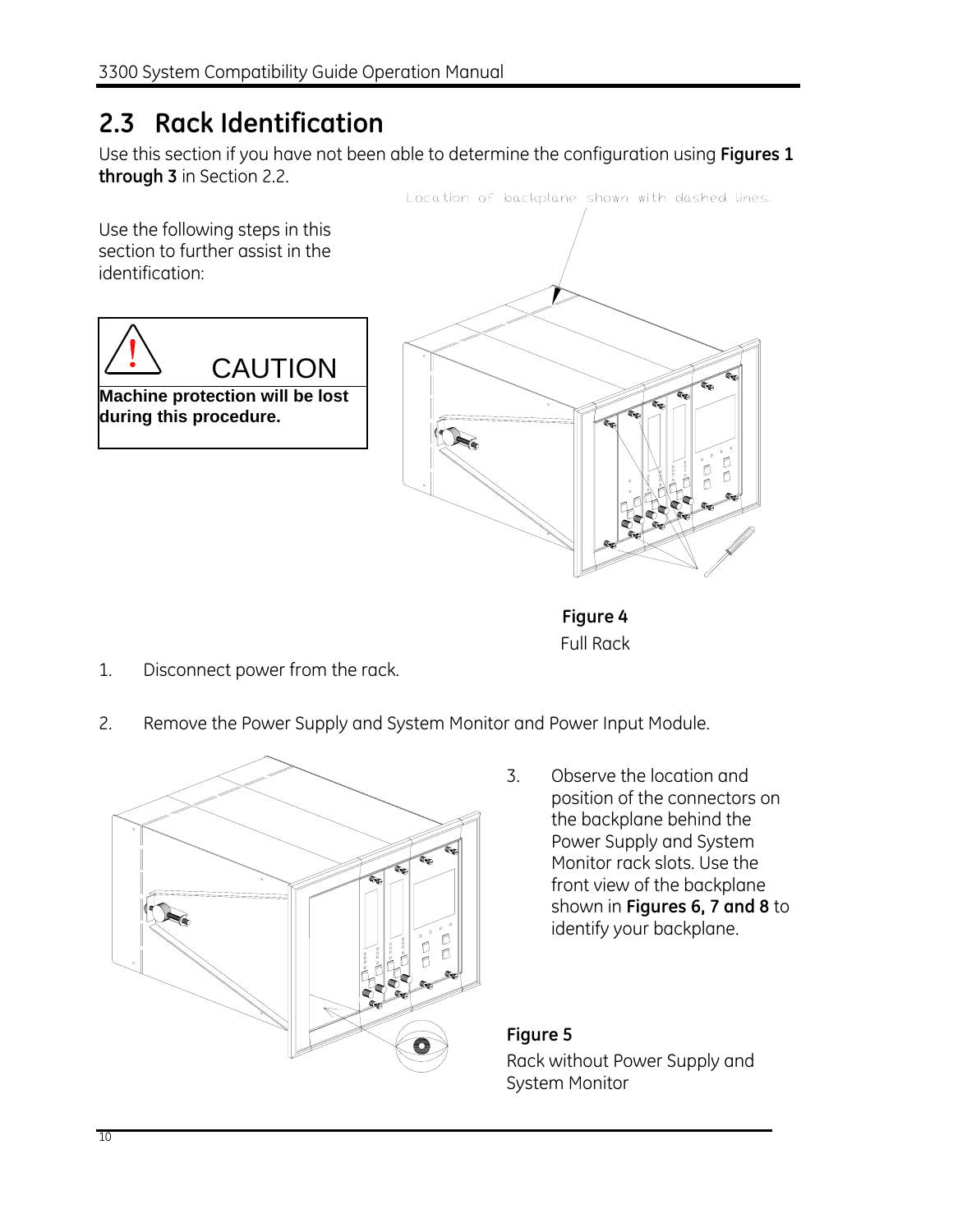### **2.3.1 Original Backplane**

Two versions of the backplane may be installed in an original system. Identifying features are shown in **Figures 6 and 7**, below.



Driginal Backplane, w/Serial Interface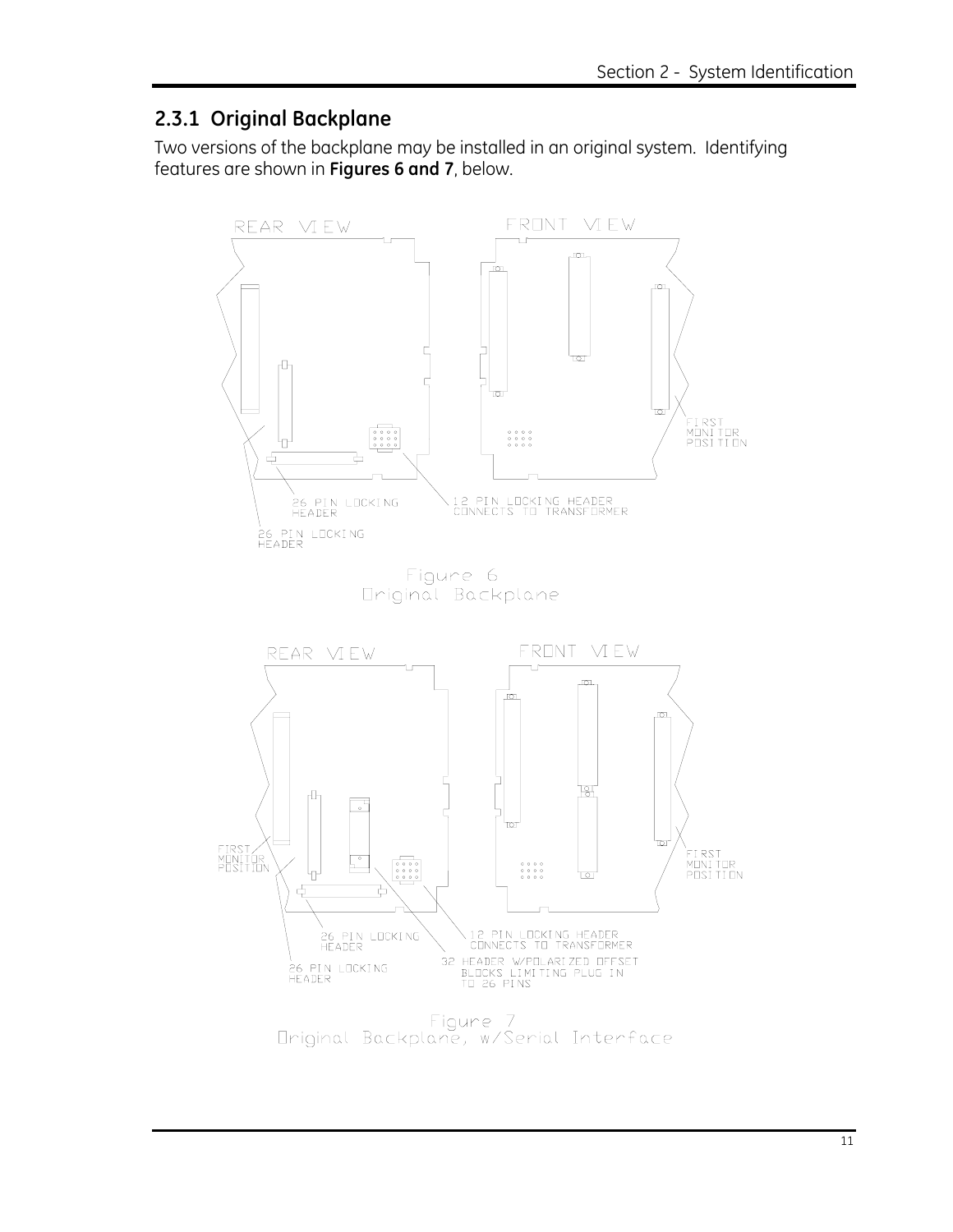## **2.3.2 SDI/DDI or TDe Backplane**

The SDI/DDI, TDe Backplane is shown in **Figure 8** below. Identifying features are the two 32-pin DIN connectors and 20-pin transformer connector.



12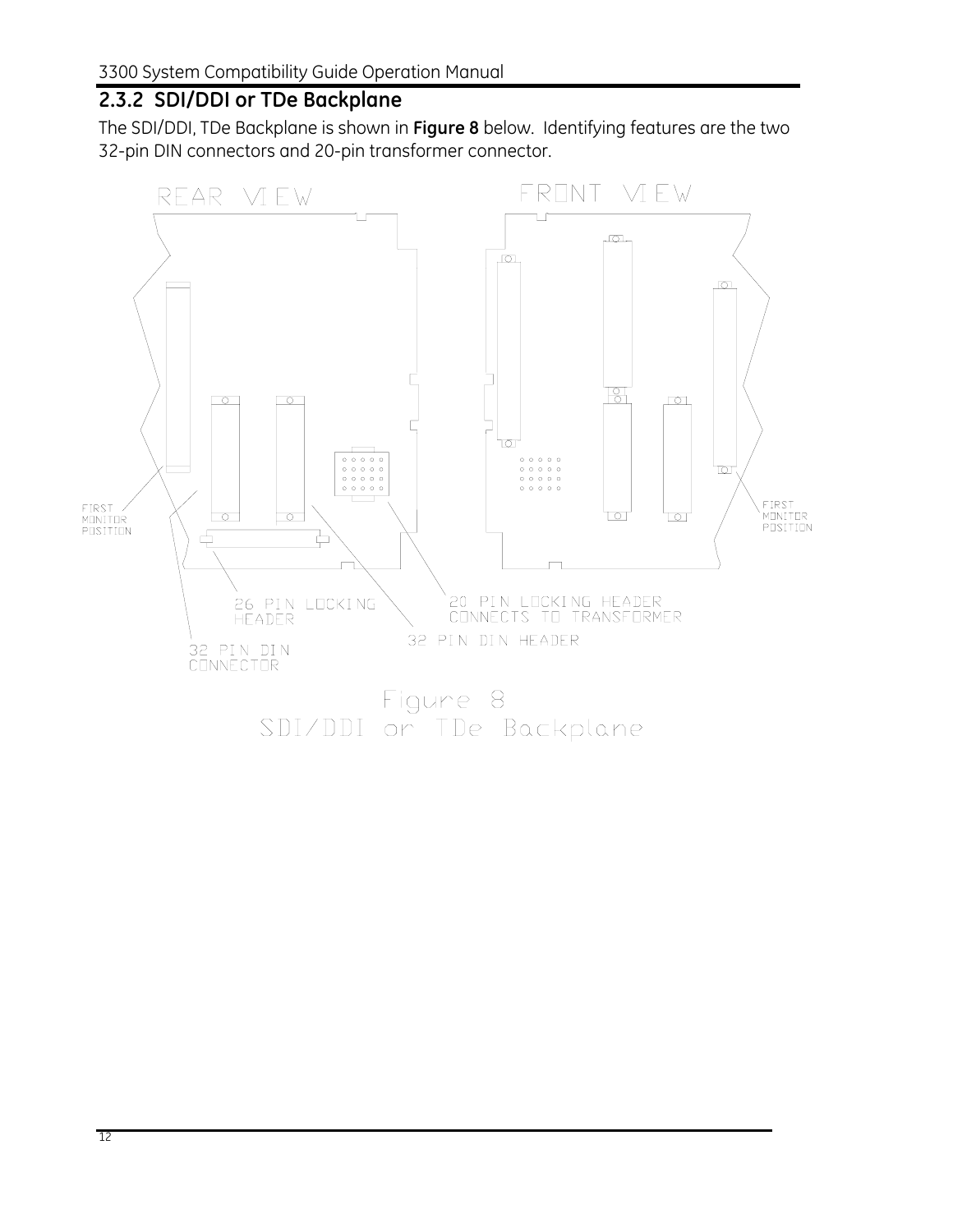## **2.4 Monitor Firmware Identification**

Part numbers for SDI/DDI monitor firmware are shown in **Table 3** below. Firmware resides in either an EPROM or in the microprocessor ROM.

- The 3300/90 Diagnostic Instrument and the 3300/60 Vector Monitor are not supported by SDI/DDI.
- The original firmware in the 3300/17, 3300/36, 3300/39, 3300/40, 3300/52, 3300/53, 3300/54, 3300/75, 3300/80, 3300/81, 3300/85, and 3300/95 monitors is SDI/DDI compatible.

| Table 3                                                    |                                      |                                                              |  |  |
|------------------------------------------------------------|--------------------------------------|--------------------------------------------------------------|--|--|
| Firmware Part Numbers for Individual Monitors <sup>2</sup> |                                      |                                                              |  |  |
| <b>Monitor Number</b>                                      | SDI/DDI Compatible EPROM Part Number | SDI/DDI Compatible Single-chip<br>Microprocessor Part Number |  |  |
| 3300/15                                                    | N/A                                  | 104044-01                                                    |  |  |
| 3300/16                                                    | N/A                                  | 00800119 or 143972-01                                        |  |  |
| 3300/20                                                    | N/A                                  | 00800120 or 161667-01                                        |  |  |
| 3300/25                                                    | N/A                                  | 104044-02                                                    |  |  |
| 3300/26                                                    | N/A                                  | 104044-03                                                    |  |  |
| 3300/301                                                   | 89809-01                             | 142591-01                                                    |  |  |
| 3300/351                                                   | 89818-01                             | 142592-01                                                    |  |  |
| 3300/451                                                   | 89836-01                             | 142783-01                                                    |  |  |
| 3300/461                                                   | 89845-01                             | 142784-01                                                    |  |  |
| 3300/471                                                   | 89854-01                             | 142785-01                                                    |  |  |
| 3300/481                                                   | 89863-01                             | 142786-01                                                    |  |  |
| 3300/50-XX                                                 | 89872-01                             | 104046-XX                                                    |  |  |
| 3300/55                                                    | N/A                                  | 104044-04                                                    |  |  |
| 3300/61                                                    | 89890-01                             | N/A                                                          |  |  |
| 3300/651                                                   | 89899-01                             | 142637-01                                                    |  |  |
| 3300/70                                                    | N/A                                  | 104044-05                                                    |  |  |

ALL revisions of above mentioned EPROM and microprocessor numbers are SDI/DDI compatible.

**N/A** = SDI/DDI compatible firmware not available in specified format.

**NOTE:** 

1. These monitors were changed from EPROM to single-chip microprocessor formats. There were NO changes to the firmware in these monitors – only hardware changes. Either the EPROM or microprocessor listed are SDI/DDI compatible.

2. See Appendix B for the list of firmware upgrade kit part numbers for the individual monitors.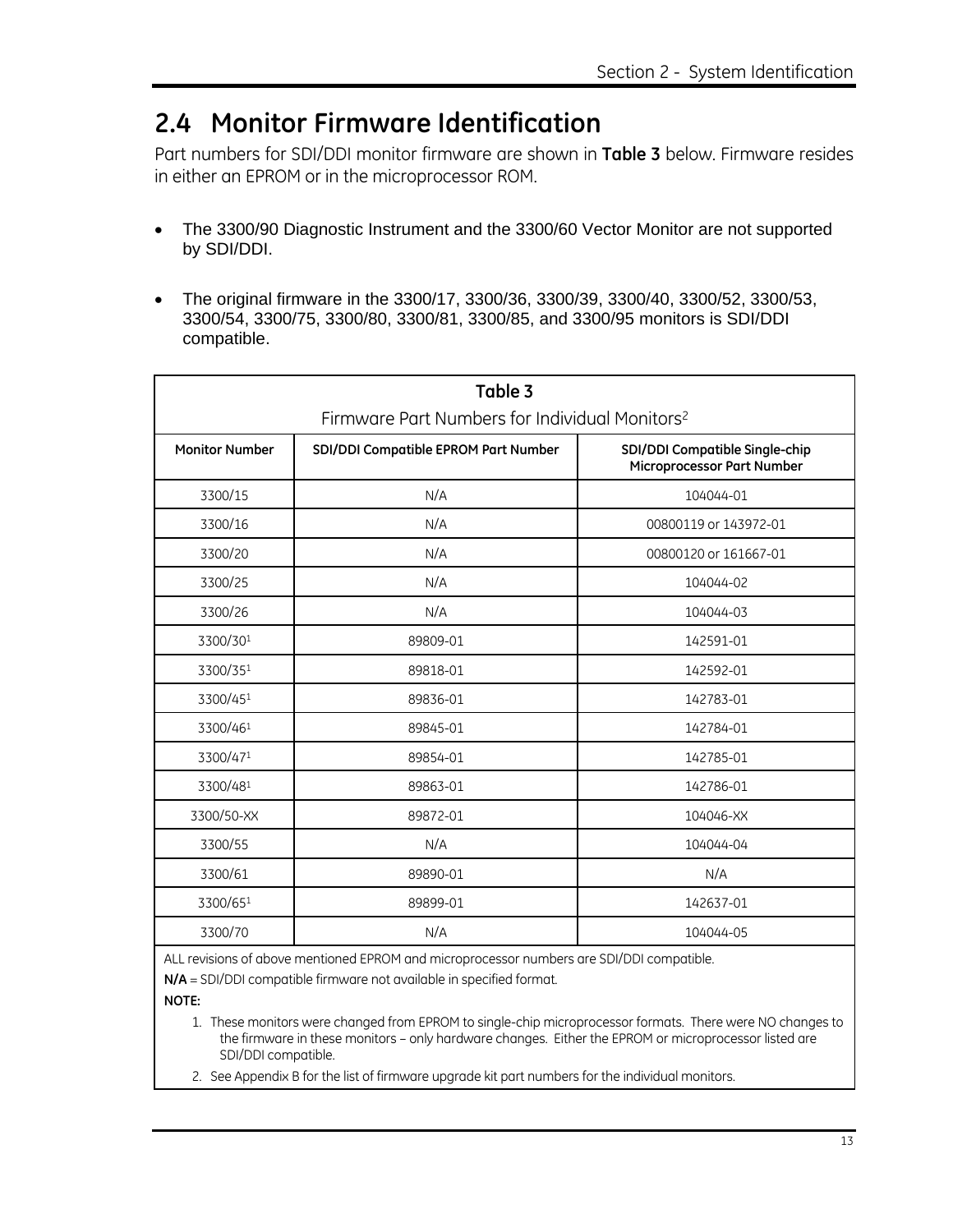Use the following steps to check the firmware part number for the monitors in Table 3.

- 1. Disassemble the monitor by following the steps in the appropriate monitor manual. The microprocessor is located on the main circuit board that slides into the rack card guides. The EPROM is either on a small board, which plugs into the main board or is on the main board. The part number is marked on the EPROM or microprocessor.
- 2. Locate the EPROM or microprocessor on the circuit board by referring to the following sketches:

#### **Firmware on the plug-in Memory Board**

The following monitors have firmware installed in the EPROM located on a small plug in board (as shown in **Figure 9**):

> 3300/50-01 3300/50-02 3300/50-03

Only the part numbers in **Table 3** are SDI/DDI compatible.See Appendix B for a list of firmware upgrade kit Part Numbers.



 **Figure 9 Expander Board Location** 

#### **Firmware in the Microprocessor**

These monitors have firmware installed in either the microprocessor ROM (a shown in **Figure 10**) or in the EPROM located on a small plug in board (as shown in **Figure 9**):

| 3300/15 | 3300/45 |
|---------|---------|
| 3300/16 | 3300/46 |
| 3300/20 | 3300/47 |
| 3300/25 | 3300/48 |
| 3300/26 | 3300/55 |
| 3300/30 | 3300/65 |
| 3300/35 | 3300/70 |



Microprocessor

Only the part numbers in **Table 3** are SDI/DDI compatible.See Appendix B for a list of firmware upgrade kit Part Numbers.

#### **Figure 10**

Microprocessor Location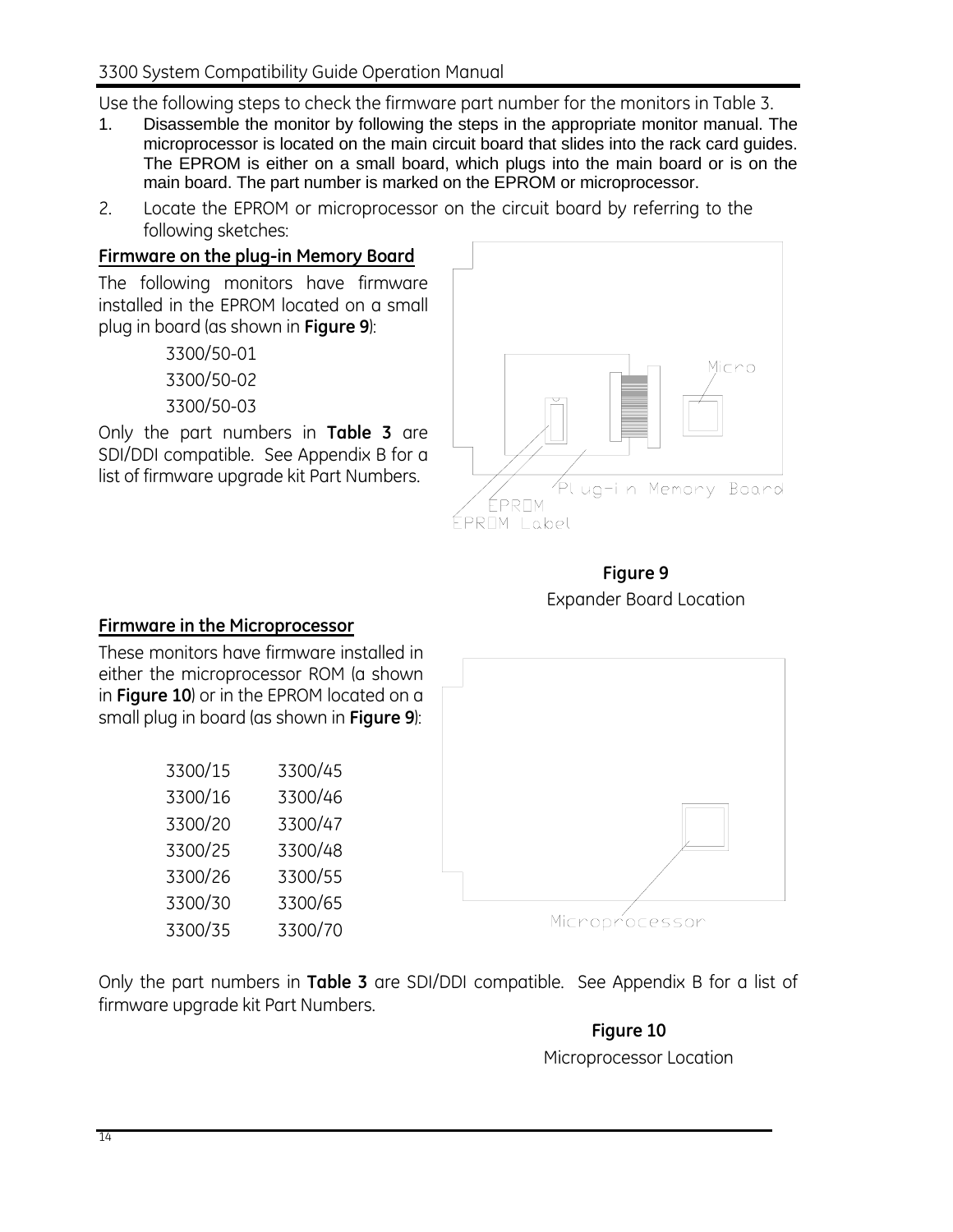Section 2 - System Identification



The firmware for the 3300/61 Dual Vector Monitor is located in an EPROM on the main circuit board as shown in **Figure 11**.

Only the firmware in **Table 3** is SDI/DDI compatible. See Appendix B for the firmware upgrade kit Part Number.



 **Figure 11**  EPROM Location on 3300/61

• If the individual monitor firmware is not SDI/DDI-compatible and you plan to use either internal SDI/DDI communications (through a 3300/02, 3300/03-02 or -03 System Monitor), or an external SDI/DDI-compatible comm processor (SDIX/DDIX, TDIX, or TDXnet™ CP) with your 3300 system, then you must contact your Bently Nevada representative to order firmware upgrade kits.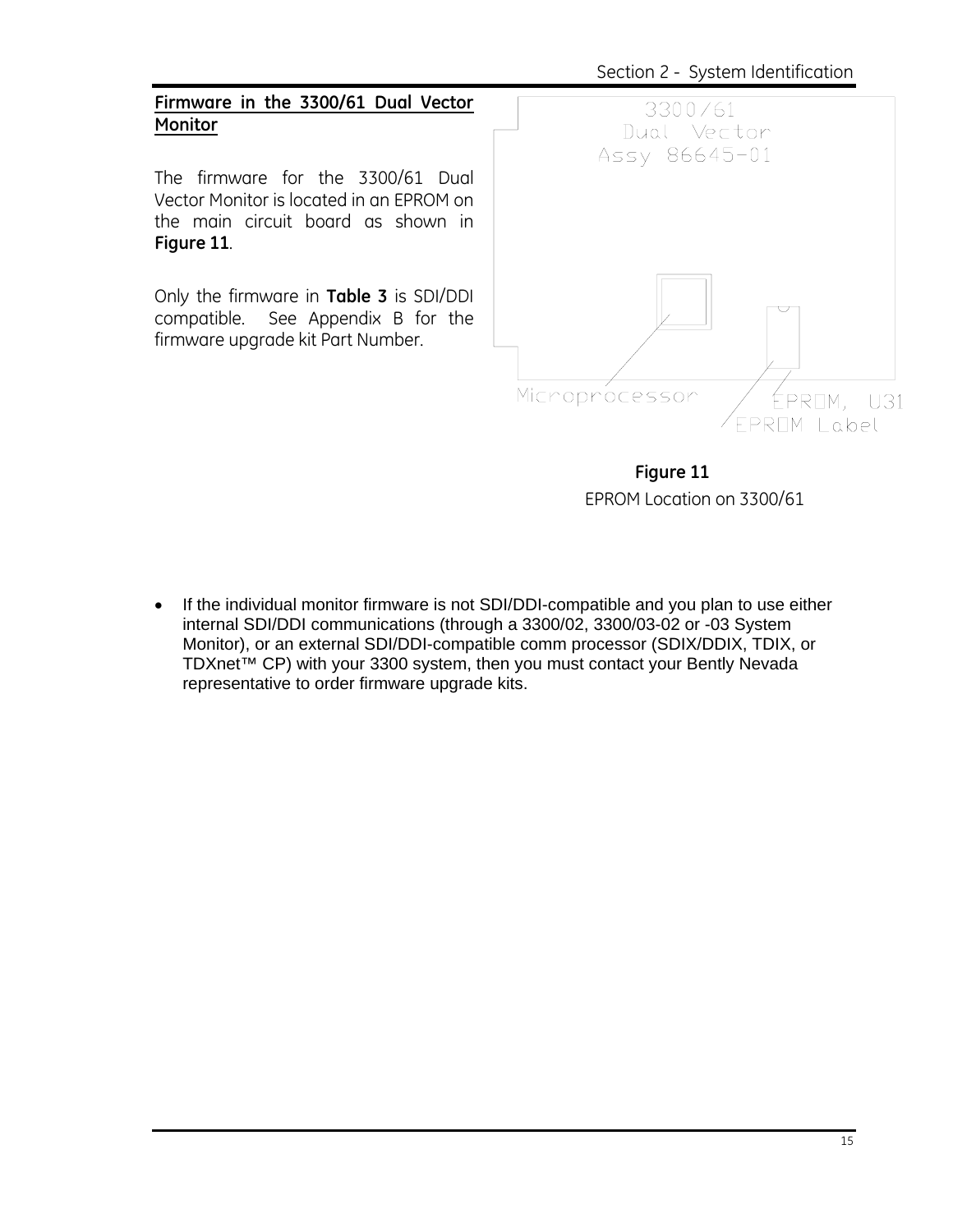# **3. System Compatibility**

Use this section to determine which components will or will not work in your system. Refer to Section 2 and/or **Table 2** to determine which system configuration you have.

See **Table 4** for compatibility between each System Monitor and the different Communications Processors and Software.

See **Appendix A** for the list of hardware upgrade kit part numbers.

See **Appendix B** for a list of firmware upgrade kit part numbers for the different monitors.

## **3.1 Mixed System Compatibility Issues**

- If a Mixed System is being used with a DDM, TDM or PDM CP, the firmware in the individual monitors does **not** need to be SDI/DDI compatible.
- In order for the Mixed System to be compatible with the external communication processors (SDIX/DDIX, TDIX or TDXnet™ CP) and DM2000 software, the firmware in all of the monitors must be SDI/DDI compatible. See **Table 3** for SDI/DDI compatible firmware.

# **3.2 Additional Compatibility Issues**

## **3.2.1 Monitors**

- The original firmware in the 3300/17, 3300/36, 3300/39, 3300/40, 3300/52, 3300/53, 3300/54, 3300/75, 3300/80, 3300/81, 3300/85, and 3300/95 monitors is SDI/DDI compatible.
- The 3300/75, /80 and /81 monitors support SDI(X)/DDI(X), TDIX, and TDXnet™ CPs only.
- The 3300/75, /80 and /81 monitors are compatible with only the 3300/01-01, 3300/02 and 3300/03-XX System Monitors.
- The 3300/90 Diagnostic Instrument and the 3300/60 Vector Monitor are not supported by SDI/DDI.

## **3.2.2 Communications Processors**

If a TDM communications processor is on the same communications chain with a TDIX or TDXnet™ communication processor, and the TDM firmware is Rev C or earlier, the TDM firmware will need to be upgraded. Contact your Bently Nevada representative to order a firmware upgrade kit for your TDM communications processor.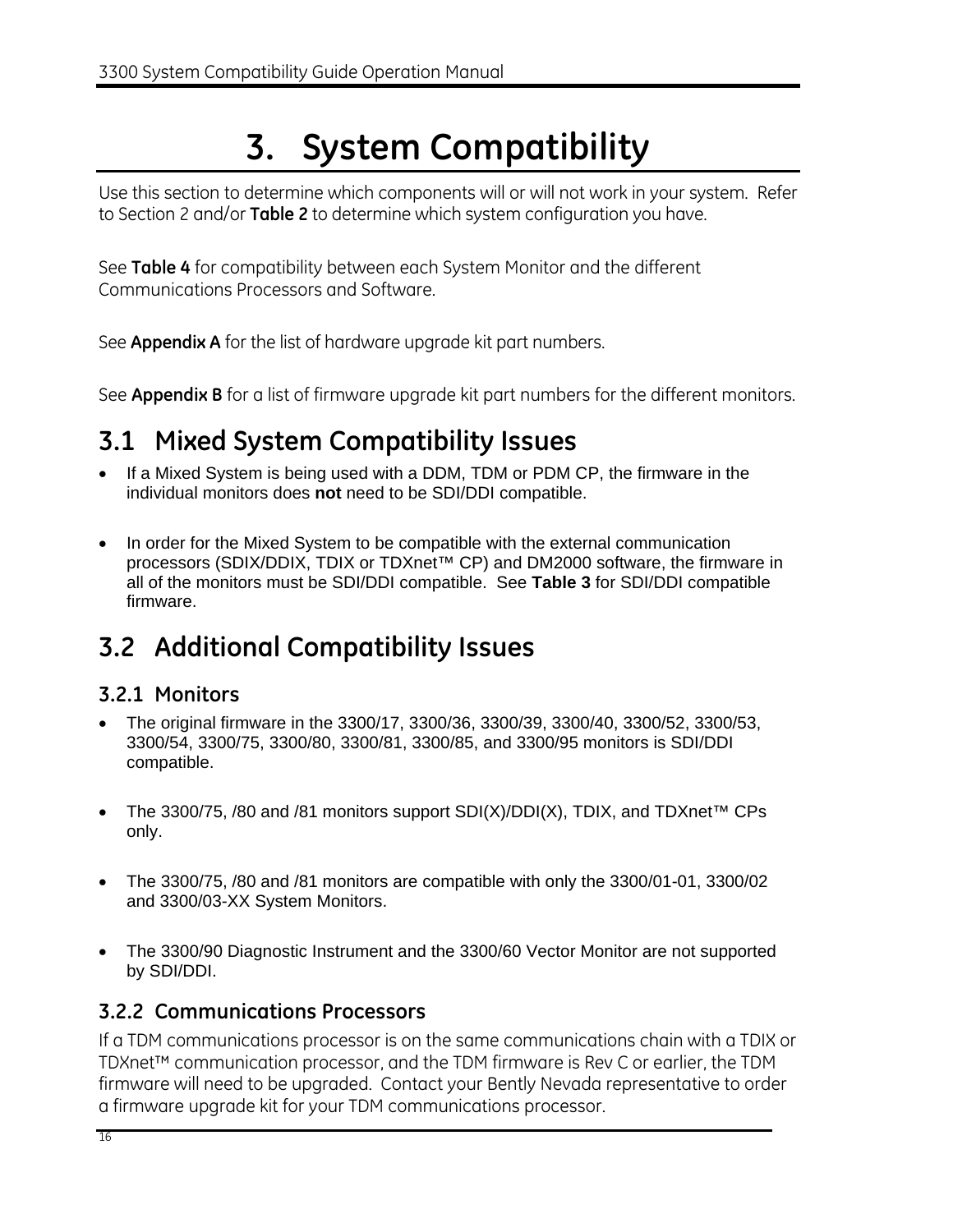# **3.3 Communication Processor and Software Compatibility**

| Table 4<br>Communication Processor and Monitoring Software Compatibility                 |                       |                   |                  |                  |                               |                               |
|------------------------------------------------------------------------------------------|-----------------------|-------------------|------------------|------------------|-------------------------------|-------------------------------|
| Communications                                                                           | <b>System Monitor</b> |                   |                  |                  |                               |                               |
| Processor or<br>Software                                                                 | 3300/01<br>$-01$      | 3300/01<br>$-025$ | 3300/02<br>(TDe) | 3300/03<br>$-01$ | 3300/03-027<br>(Internal SDI) | 3300/03-037<br>(Internal DDI) |
| <b>DDM CP</b>                                                                            | C                     | C                 | <b>NC</b>        | $\mathsf{C}$     | <b>NC</b>                     | <b>NC</b>                     |
| TDM CP                                                                                   | C                     | C                 | <b>NC</b>        | $\mathsf{C}$     | <b>NC</b>                     | <b>NC</b>                     |
| PDM CP                                                                                   | C                     | C                 | <b>NC</b>        | $\mathsf{C}$     | <b>NC</b>                     | <b>NC</b>                     |
| <b>SDIX/DDIX CP</b>                                                                      | <b>NC</b>             | <b>NC</b>         | <b>NC</b>        | C                | <b>NC</b>                     | <b>NC</b>                     |
| <b>TDIX CP</b>                                                                           | <b>NC</b>             | <b>NC</b>         | <b>NC</b>        | C <sup>8</sup>   | NC <sup>8</sup>               | NC <sup>8</sup>               |
| TDXnet™ CP                                                                               | <b>NC</b>             | <b>NC</b>         | <b>NC</b>        | C <sup>8</sup>   | NC <sup>8</sup>               | NC <sup>8</sup>               |
| <b>DDM/TDM Software</b>                                                                  | C <sup>1</sup>        | C <sup>1</sup>    | <b>NC</b>        | C <sup>1</sup>   | <b>NC</b>                     | <b>NC</b>                     |
| DDM2/TDM2<br>Software <sup>4</sup>                                                       | C <sup>1</sup>        | C <sup>1</sup>    | <b>NC</b>        | C <sup>3</sup>   | C <sub>3</sub>                | $\mathsf{C}$                  |
| DM2000 Software                                                                          | C <sup>1</sup>        | C <sup>1</sup>    | <b>NC</b>        | C <sup>6</sup>   | C <sup>8</sup>                | $C^{4, 8}$                    |
| System 1 <sup>®</sup> Software                                                           | <b>NC</b>             | <b>NC</b>         | $\mathsf{C}$     | <b>NC</b>        | <b>NC</b>                     | <b>NC</b>                     |
| <b>Host System using</b><br>Allen-Bradley® or<br>Modicon Modbus®<br><b>Comm Protocol</b> | C <sup>1</sup>        | $\mathsf{C}$      | <b>NC</b>        | C <sup>2</sup>   | $\mathsf{C}$                  | $\mathsf{C}$                  |
| <b>NOTES</b>                                                                             |                       |                   |                  |                  |                               |                               |

 $C =$  compatible  $DC =$  not compatible

1. A DDM or TDM CP must be installed.

2. Use with a TDIX, TDXnet™ CP or upgrade to a 3300/03-02 SDI.

- 3. Use with a TDM, TDIX CP or upgrade to a 3300/03-03 DDI.
- 4. DDI can be daisy-chained with DDI, DDM, TDM, PDM and TDIX CPs. Refer to the Serial Data Interface/Dynamic Data Interface Manual, Bently Nevada part number 89541-01, for details on daisy chaining 3300 racks and cabling requirements.
- 5. Host software developed for the 3300/01-02 Serial Interface System Monitor will work with the SDI but the additional features of the SDI will not be available to the host unless the software is updated.
- 6. Use with a DDM, TDM, TDIX, TDXnet™ CP or upgrade to 3300/03-03 DDI.
- 7. The internal SDI/DDI communication protocols MUST be disabled (configured as a 3300/03-01) in order to connect to an external CP.
- 8. In order to communicate with a TDIX CP, TDXnet™ CP or TDe, the firmware in EACH monitor MUST be SDI/DDI compatible.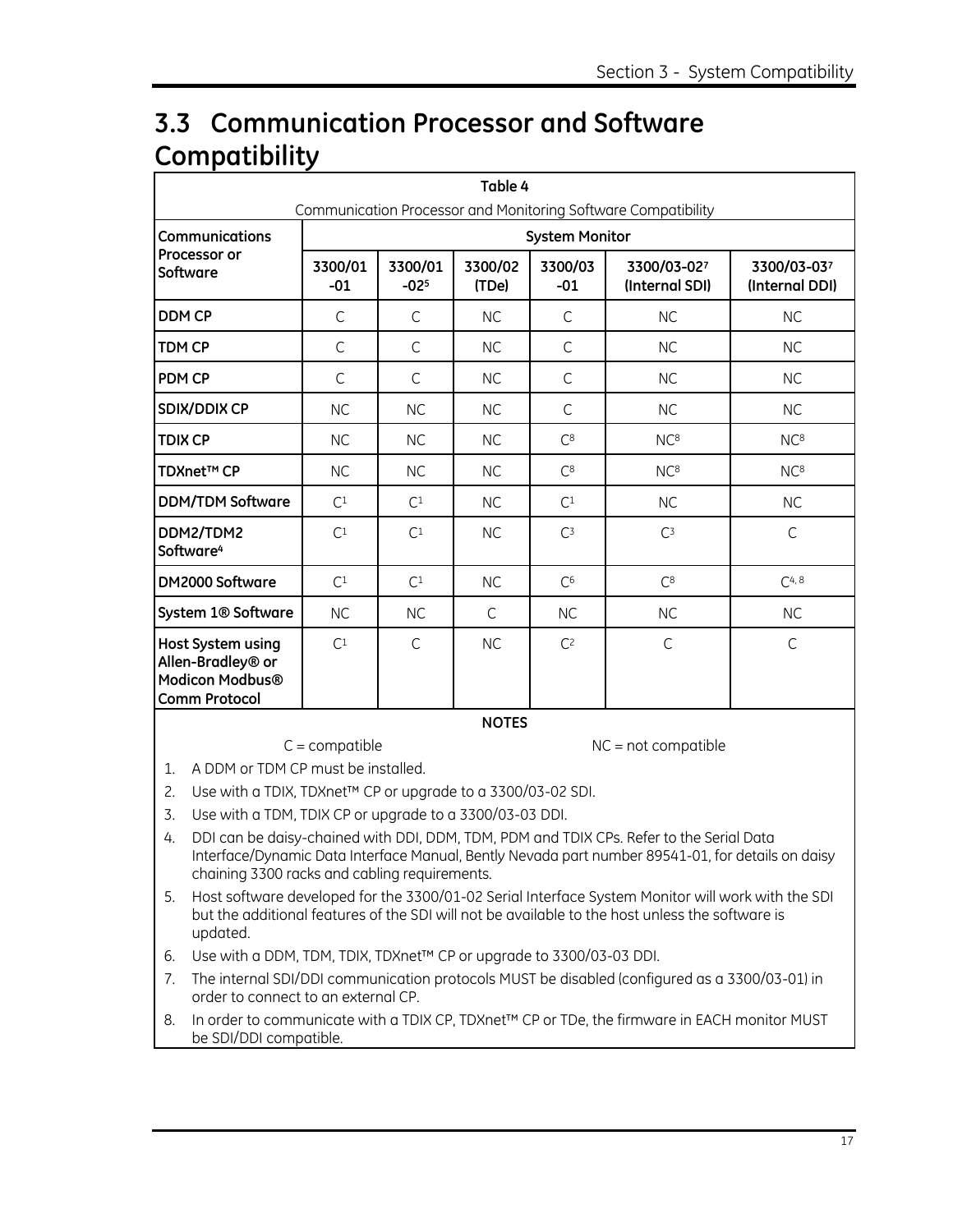# **4. Appendix A**

# **4.1 Hardware Upgrade Kit Part Numbers**

| Monitor                                           | Hardware Upgrade Kit |  |
|---------------------------------------------------|----------------------|--|
|                                                   | <b>Part Number</b>   |  |
| Original or Mixed System to SDI/DDI or TDe System | 104002               |  |
| 3300/03 Basic to SDI System Monitor               | 143121 (-01 option)  |  |
| 3300/03 SDI to SDI/DDI System Monitor             | 143121 (-02 option)  |  |
| 3300/03 Basic to SDI/DDI System Monitor           | 143121 (-03 option)  |  |